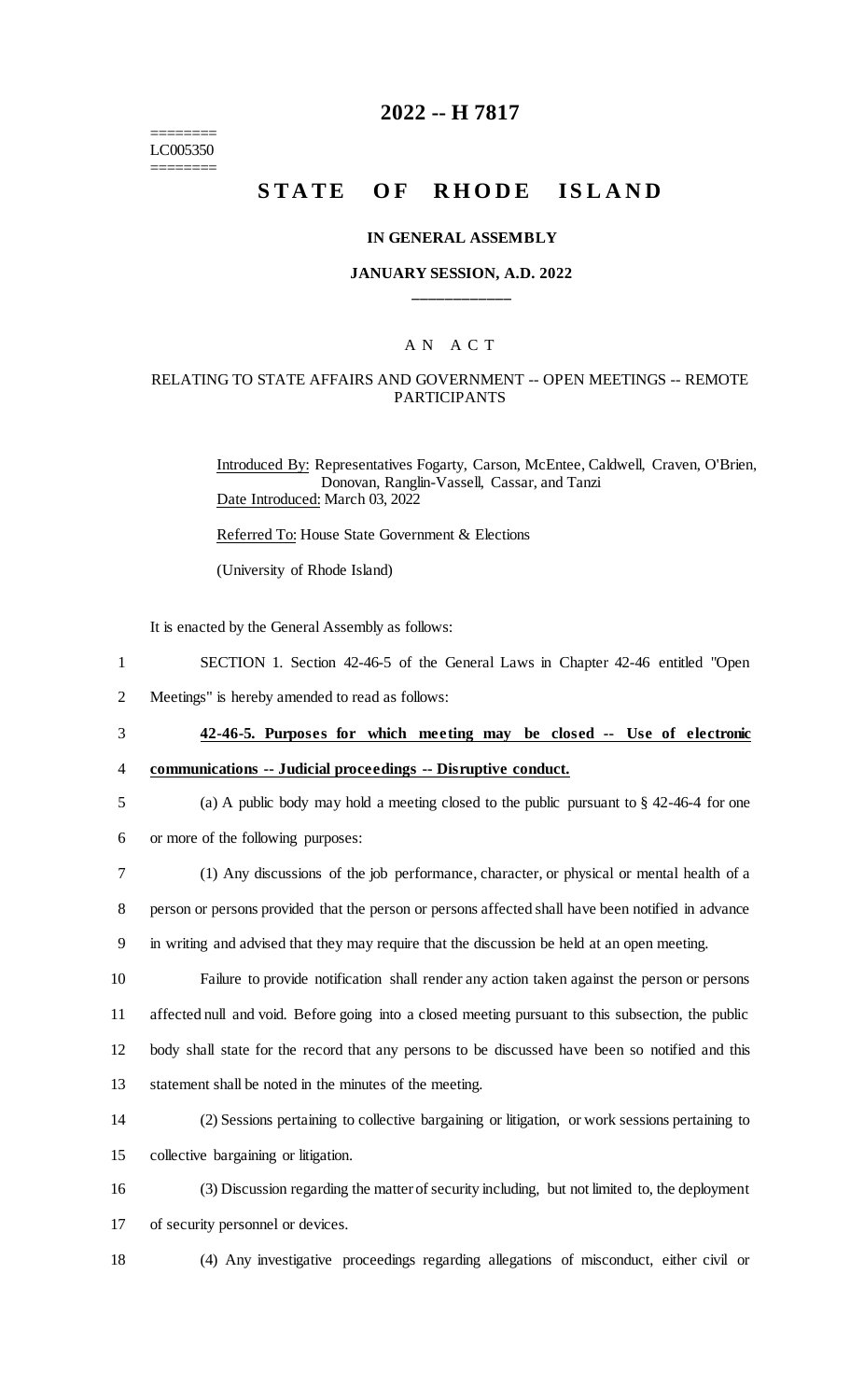criminal.

 (5) Any discussions or considerations related to the acquisition or lease of real property for public purposes, or of the disposition of publicly held property wherein advanced public information would be detrimental to the interest of the public.

 (6) Any discussions related to or concerning a prospective business or industry locating in the state of Rhode Island when an open meeting would have a detrimental effect on the interest of the public.

 (7) A matter related to the question of the investment of public funds where the premature disclosure would adversely affect the public interest. Public funds shall include any investment plan or matter related thereto, including, but not limited to, state lottery plans for new promotions.

 (8) Any executive sessions of a local school committee exclusively for the purposes: (i) Of conducting student disciplinary hearings; or (ii) Of reviewing other matters that relate to the privacy of students and their records, including all hearings of the various juvenile hearing boards of any municipality; provided, however, that any affected student shall have been notified in advance in writing and advised that he or she may require that the discussion be held in an open meeting.

 Failure to provide notification shall render any action taken against the student or students affected null and void. Before going into a closed meeting pursuant to this subsection, the public body shall state for the record that any students to be discussed have been so notified and this statement shall be noted in the minutes of the meeting.

 (9) Any hearings on, or discussions of, a grievance filed pursuant to a collective bargaining agreement.

(10) Any discussion of the personal finances of a prospective donor to a library.

 (b) No meeting of members of a public body or use of electronic communication, including telephonic communication and telephone conferencing, shall be used to circumvent the spirit or requirements of this chapter; provided, however, these meetings and discussions are not prohibited.

 (1) Provided, further however, that discussions of a public body via electronic communication, including telephonic communication and telephone conferencing, shall be permitted only to schedule a meeting, except as provided in this subsection.

 (2) Provided, further however, that a member of a public body may participate by use of electronic communication or telephone communication while on active duty in the armed services of the United States.

 (3) Provided, further however, that a member of that public body, who has a disability as defined in chapter 87 of this title and:

(i) Cannot attend meetings of that public body solely by reason of the member's disability;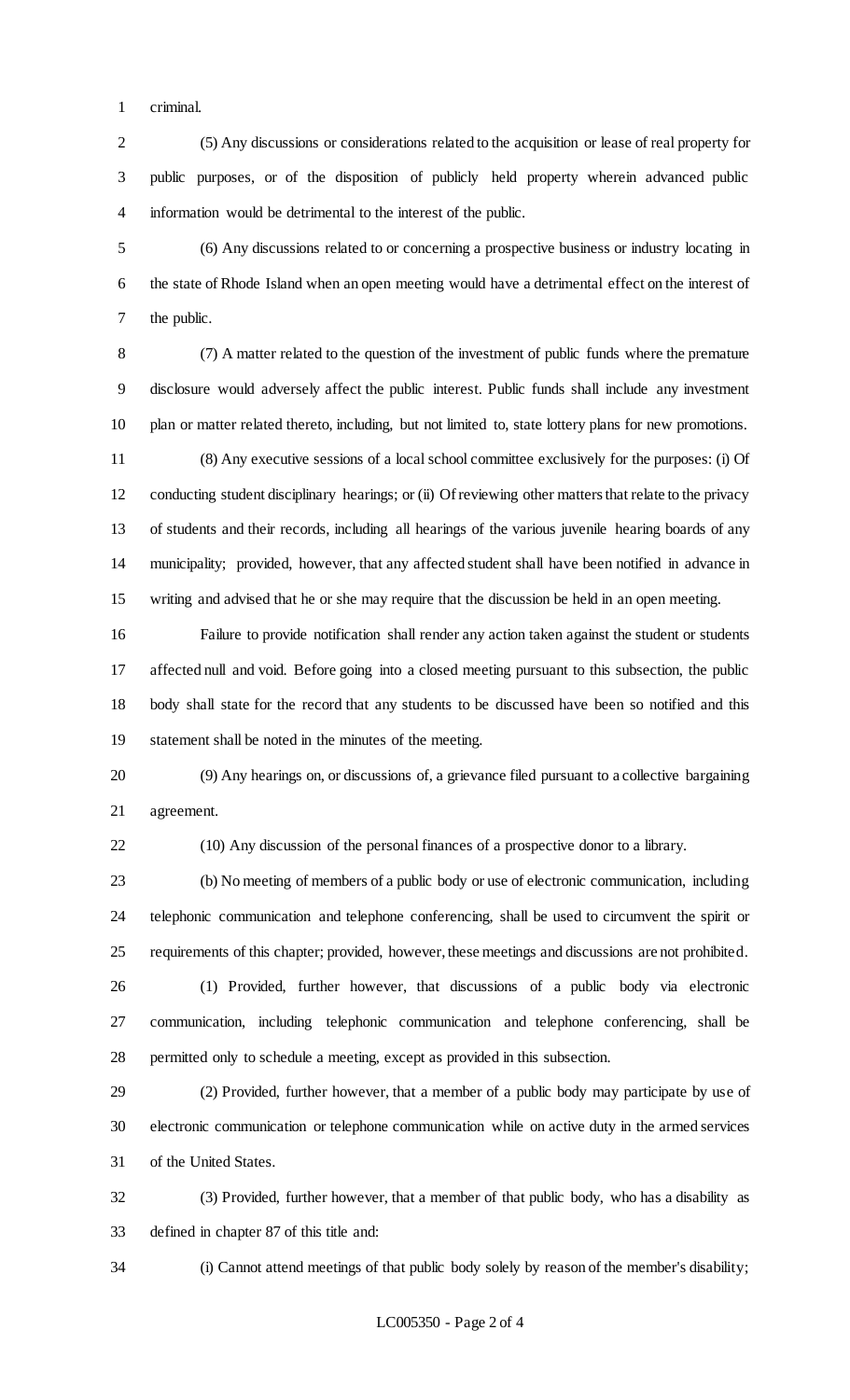and

 (ii) Cannot otherwise participate in the meeting without the use of electronic communication or telephone communication as reasonable accommodation, may participate by use of electronic communication or telephone communication in accordance with the process below.

(4) The governor's commission on disabilities is authorized and directed to:

 (i) Establish rules and regulations for determining whether a member of a public body is not otherwise able to participate in meetings of that public body without the use of electronic communication or telephone communication as a reasonable accommodation due to that member's disability;

 (ii) Grant a waiver that allows a member to participate by electronic communication or telephone communication only if the member's disability would prevent the member from being physically present at the meeting location, and the use of such communication is the only reasonable accommodation; and

(iii) Any waiver decisions shall be a matter of public record.

 (5) The university of Rhode Island board of trustees members, established pursuant to § 16 16-32-2, are authorized to participate remotely in open public meetings of the board if they are 17 unable to be physically present at the meeting location; provided, however, that:

 (i) The remote members and all persons present at the meeting location are clearly audible and visible to each other;

20 (ii) A quorum of the body is participating physically present at the noticed meeting 21 location;

 (iii) If videoconferencing is used to conduct a meeting, the public notice for the meeting shall inform the public that videoconferencing will be used and include instructions on how the public can access the virtual meeting; and

 (iv) The board shall adopt rules defining the requirements of remote participation including its use for executive session, and the conditions by which a member is authorized to participate remotely.

 (c) This chapter shall not apply to proceedings of the judicial branch of state government or probate court or municipal court proceedings in any city or town.

(d) This chapter shall not prohibit the removal of any person who willfully disrupts a

meeting to the extent that orderly conduct of the meeting is seriously compromised.

SECTION 2. This act shall take effect upon passage.

#### ======== LC005350 ========